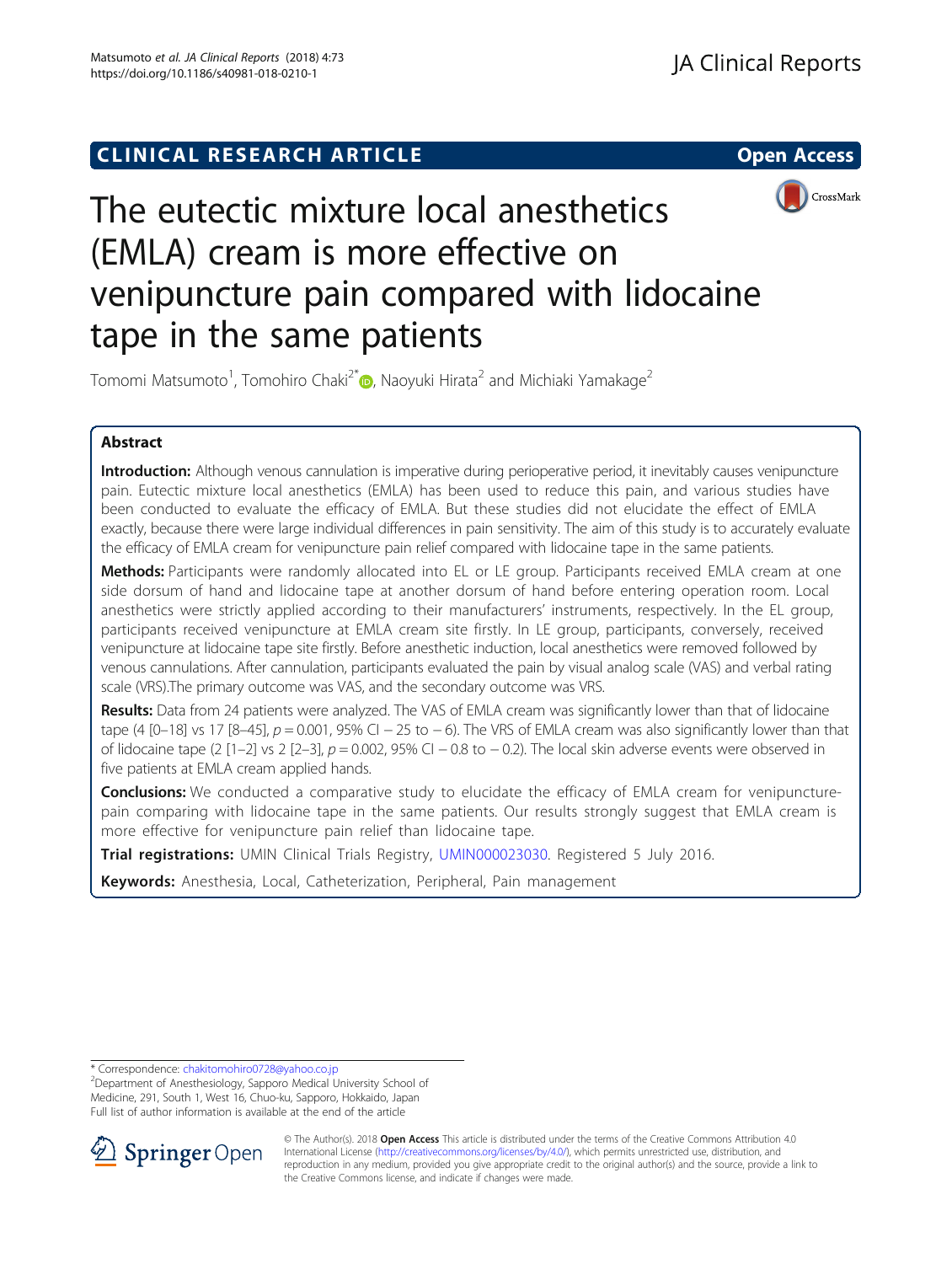### Background

Venous cannulation is a mandatory procedure for hydration and drug intravenous administration during the perioperative period. However, this procedure must be accompanied by pain. Various methods have been devised to attenuate this pain, one of which is the application of a eutectic mixture of local anesthetics (EMLA) cream. Although few decades have passed since the start of clinical usage of EMLA cream and several clinical studies evaluating its efficacy have been published [\[1](#page-5-0)], in all of these studies, the participants were divided into two groups and each group received only one of the study interventions. However, since there are large individual differences in pain sensitivity, even with the same stimuli, this kind of clinical study design lacks accuracy in pain evaluation [\[2](#page-5-0)]. The aim of this study was to precisely elucidate the efficacy of EMLA cream for venipuncture pain relief compared with lidocaine tape, a traditional analgesic method, in the same patients.

#### Methods

This single-center, prospective, randomized, interventional study was conducted at Tomakomai City Hospital, Hokkaido, Japan, from July 2016 to March 2017. The study was approved by the institutional review board of Tomakomai City Hospital, Japan (approval code: 1605) and was registered in the UMIN-Clinical Trials Registry (UMIN trial ID: UMIN000023030). Written informed consents were received from all patients before participation in this study. Eligible participants were patients aged 16 years and above, American Society of Anesthesiologists physical status I–III, who required two venous access lines during elective surgery under general anesthesia. Exclusion criteria were patients who had local anesthetic allergy and skin abnormalities at the site of venipuncture. Patients with severe hepatic, renal, and cardiac diseases which might influence drug metabolism were also excluded. According to manufacturers' instructions strictly, 1 g of 5% EMLA cream®, containing 25 mg of lidocaine and 25 mg of prilocaine per gram (Sato Seiyaku, Tokyo, Japan), was applied on the dorsum of one hand and covered by Tegaderm™ transparent film dressing (3 M Medical, Maplewood, MN) 60 min before entering the operation room, while a lidocaine tape (YouPatch tape<sup>®</sup> 18 mg, Yutoku Yakuhin, Saga, Japan) was applied on the dorsum of the other hand 30 min before operating room entrance for all participants. All participants were randomly allocated, according to computer randomization, to EL group: received venipuncture at EMLA cream site firstly and lidocaine tape site secondarily, or LE group: received venipuncture at lidocaine tape site firstly and EMLA cream site secondarily (Fig. [1\)](#page-2-0). The timings and doses of local anesthetic applications were decided according to their respective manufacturers' instructions

in a rigorous manner. Just before anesthetic induction, the tape and cream were removed and two 20 gauge Surflo® ETFE intravenous catheters (Terumo Corp, Tokyo, Japan) were inserted at the locally anesthetized areas one by one. In all the patients, the order of venous cannulations followed the allocated group manner. After two venous cannulations, participants rated pain during the intravenous cannula insertion on a visual analog scale (VAS 0–100 mm; 0 mm, no pain; 100 mm, intolerable pain) and verbal rating scale (VRS 1–4; 1, no pain; 4, intolerable pain). The condition of the skin at the site of local anesthetic application was also observed to evaluate any side effects of the intervention (e.g., skin flare, color change).

#### **Outcomes**

The primary outcome was the VAS score for venipuncture pain. The secondary outcomes were VRS score for venipuncture pain and the frequency of adverse effects, including cutaneous symptoms and local anesthetic toxicity. Moreover, subgroup analysis and comparison of first vs second venipuncture pain intensities were also performed as secondary outcomes.

#### Statistical analysis

Both VAS and VRS scores, subgroup analysis, and the comparison of first and second puncture pain intensities in all participants were analyzed by the Wilcoxon signed-rank test, while the comparisons of first and second puncture pain intensities at EMLA and lidocaine sites were analyzed by the Mann-Whitney  $U$ test. The frequency of adverse effects was analyzed by the Fisher's exact test. All statistical analyses were performed using GraphPad Prism 7.0 (GraphPad Software, La Jolla, CA). Data were presented as median [interquartile range].  $A$   $p$  value less than 0.05 was determined statistically significant. The sample size was calculated by G\* power 3.1 (Heinrich-Heine-University, Düsseldorf, Germany). A VAS difference of 18.1 was considered as a clinically meaningful difference, based on the results of the study by Çelik et al. [\[3](#page-5-0)]. The sample size was estimated by the ability to detect a reduction in VAS scores of 18.1 with a standard deviation of 17.9 for EMLA cream and 10.6 for lidocaine tape with a two-sided 5% significance level and power of 0.8. The sample size calculation indicated that 24 patients were needed in this study.

#### Results

A total of 24 patients were screened for inclusion in this trial, and all of the participants were included in this study. The 12 patients were allocated into EL group and other 12 patients were allocated into LE group. The characteristics of all participants are presented in Table [1](#page-2-0).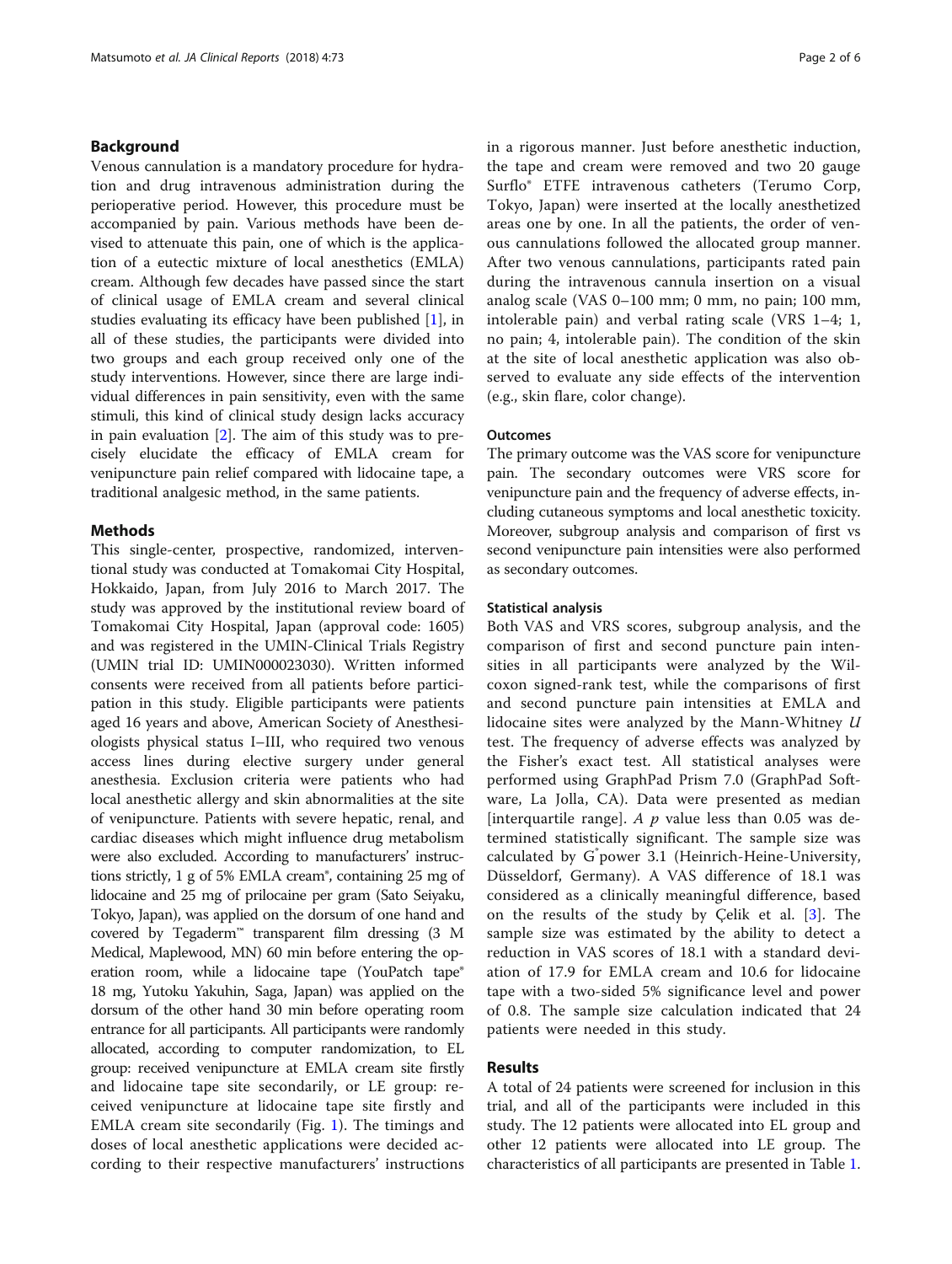<span id="page-2-0"></span>

VAS scores for the EMLA cream hand were significantly lower than those for the lidocaine tape hand  $(4 \mid 0-18)$ vs 17  $[8-45]$ ,  $p = 0.001$ , 95% CI − 25 to −6) (Fig. [2a](#page-3-0)). VRS scores for the EMLA cream hand were also significantly lower than those for the lidocaine tape hand (2 [1–2] vs 2 [2–3],  $p = 0.002$ , 95% CI – 0.8 to – 0.2) (Fig. [2b\)](#page-3-0). Subgroup analysis revealed that the VAS and VRS in EL group and the VAS in LE group were statistically significantly lower in EMLA site than in lidocaine site, while there was no statistically significant difference in the VRS in LE group between EMLA and lidocaine (Table [2\)](#page-3-0). There were no statistically significant differences in the comparison of first and second puncture pain intensities (Table [3\)](#page-4-0). The frequency of local skin

|  | <b>Table 1</b> Patient characteristics |
|--|----------------------------------------|
|  |                                        |

| Variable           |                     |
|--------------------|---------------------|
| Number of patients | $n = 24$            |
| Age (years)        | 70.0 [57.5-74.6]    |
| Height (cm)        | 161.1 [155.6-167.0] |
| Weight (kg)        | 55.3 [49.9-61.5]    |
| ASA PS (I/II/III)  | 2/14/8              |

Data are presented as median [interquartile range] and absolute number

adverse event was significantly higher in EMLA cream (EMLA 5/24, 21% vs lidocaine 0/24, 0%,  $p = 0.022$ , relative risk 2.32, 95% CI 1.24 to 10.51). In detail, four of 24 hands that received the EMLA cream became paler following EMLA cream application, and one of 24 hands developed a skin flare with Tegaderm™ application, although these skin changes disappeared by the next day. No local adverse event was observed in lidocaine received hands. None of the patients experienced systemic adverse events in response to local anesthetic application, including symptoms of toxicity.

#### **Discussion**

We evaluated the efficacy of local anesthesia with EMLA cream and lidocaine tape for venipuncture before induction of general anesthesia in the same patients. The study results indicate that EMLA cream is more effective for pain relief during venipuncture than lidocaine tape. The novelty of this study lies in the fact that it compares two local anesthetic methods in the same person. Although some previous randomized-control studies on EMLA cream do exist, their participants were divided into two groups, and each group received only one local anesthetic method [\[1\]](#page-5-0). As is well known, there are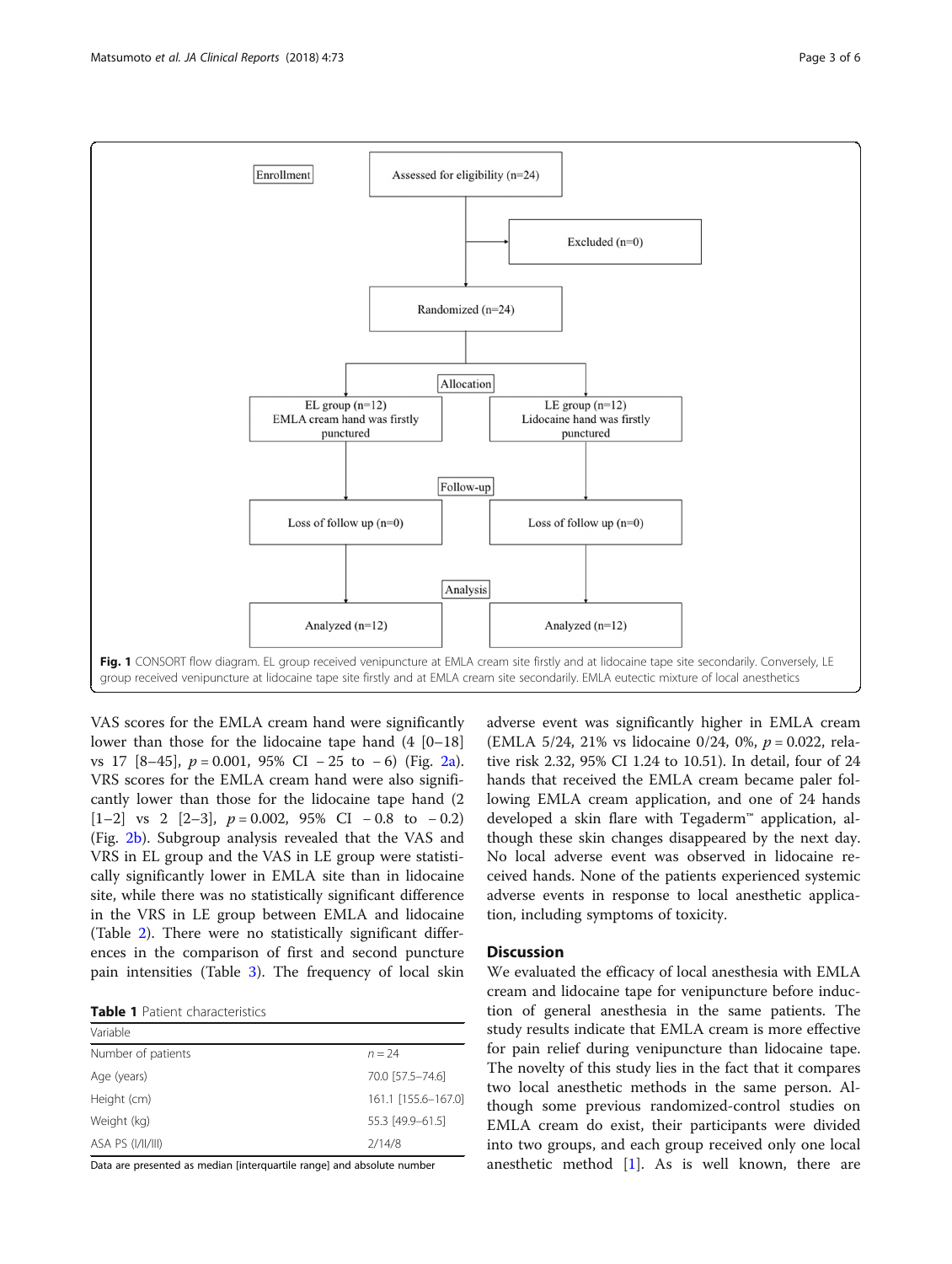<span id="page-3-0"></span>

significant individual differences in pain sensitivity [\[2](#page-5-0)]. Hence, it is ideal that the same participant evaluates the effect on venipuncture pain relief with both EMLA cream and lidocaine tape. In addition, in our study, the number of hands anesthetized with EMLA cream that was punctured first was the same to the number of hands anesthetized with the lidocaine tape that were punctured firstly, at 12 hands each. These features of our study design increase the level of accuracy and validity of our results that EMLA cream is more effective for pain relief during venous cannulation than lidocaine tape.

As confirmed by our study, EMLA cream provides more effective pain relief than lidocaine tape. A possible reason for this difference in efficacy is that EMLA cream is a eutectic mixture of local anesthetics that exhibits high skin permeability. However, considering a previous report that EMLA cream is superior to 1% lidocaine infiltration for arterial cannulation  $[4]$  $[4]$ , the mechanism of EMLA cream efficacy is not limited to its high permeability. While lidocaine needs to be dissolved in some solvent for its application as an external preparation, EMLA cream does not require a solvent and provides a high concentration of local anesthetics. These two factors, the high permeability and concentrations of local

Table 2 Subgroup analysis for pain intensity

| <b>TWATE</b> $\leq$ bubgroup driving to paint interiorly |              |             |                   |         |  |  |  |  |
|----------------------------------------------------------|--------------|-------------|-------------------|---------|--|--|--|--|
|                                                          | EMLA         | Lidocaine   | 95% CI            | p value |  |  |  |  |
| EL group                                                 | $n = 12$     | $n = 12$    |                   |         |  |  |  |  |
| <b>VAS</b>                                               | $2 [0 - 21]$ | 25 [10-55]  | $-30.6$ to $-2.5$ | 0.022   |  |  |  |  |
| <b>VRS</b>                                               | $2[1-2]$     | $2$ $[2-3]$ | $-1.2$ to $-0.3$  | 0.016   |  |  |  |  |
| LE group                                                 | $n = 12$     | $n = 12$    |                   |         |  |  |  |  |
| <b>VAS</b>                                               | $7 [0 - 19]$ | 14 [4-42]   | $-30.0$ to $-0.5$ | 0.022   |  |  |  |  |
| <b>VRS</b>                                               | $2[1-2]$     | $2[1-2]$    | $-0.7$ to 0.1     | 0.250   |  |  |  |  |

Data are presented as median [interquartile range] and absolute number. EMLA eutectic mixture of local anesthetics, VAS visual analog scale, VRS verbal rating scale

anesthetics, are the mechanisms by which EMLA cream is more effective than lidocaine tape.

In this study, subgroup analysis and the comparison of first and second puncture-pain intensities were performed to clarify the influence of puncture order on pain severity evaluation. The second puncture pain intensity was higher than the first puncture's pain, although this difference was not statistically significant. Moreover, the VRS in LE group was not statistically significant. These results suggest that the second puncture pain might become more severe than the first puncture pain. According to past reports, there is a positive relationship between anxiety and pain in clinical settings [\[5\]](#page-5-0), and anxiolytic drugs can decrease pain caused by medical procedures  $[6]$  $[6]$ . In this study, there was some possibility that the participants felt some anxiety caused by first venipuncture pain, resulting in exacerbating the second puncture pain intensity. But, we assessed that this influence on the result of this study could be dismissed because the computer-based randomization was performed to equate the number of firstly punctured local anesthetic site.

In terms of the safety of local anesthetics, local anesthetic toxicity is the most important problem. In our study, serum concentrations of lidocaine and prilocaine were not measured. Oni et al. measured the serum concentration of lidocaine after application of 30 g of 2.5% EMLA cream on facial and neck skin [[7](#page-5-0)]. The average peak serum concentration of lidocaine was 0.44 μg/mL at 90 min after application, despite the removal of the EMLA cream 60 min after its application. Although this concentration was lower than the threshold of lidocaine toxicity, there were significant individual differences. The peak individual concentration of lidocaine in their study was 0.78 μg/mL, which is about twofold that of the average value. There are three major factors responsible for the individual differences in absorption and serum concentrations of local anesthetics. The first is body weight. Previous case reports regarding local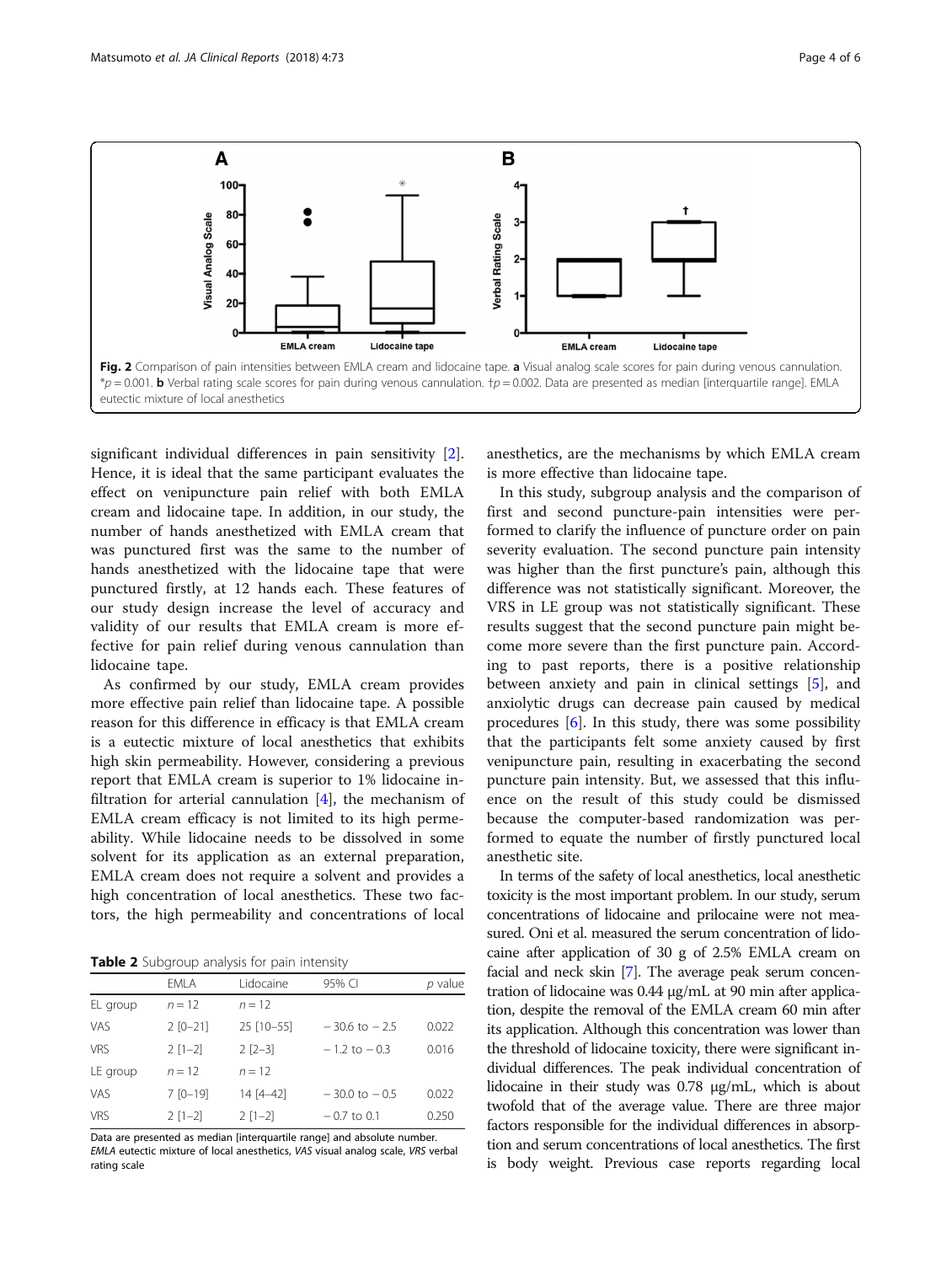<span id="page-4-0"></span>

|                                            | First puncture | Second puncture | 95% CI          | $p$ value |
|--------------------------------------------|----------------|-----------------|-----------------|-----------|
| First vs second puncture in total patients | $n = 24$       | $n = 24$        |                 |           |
| <b>VAS</b>                                 | $9 [0 - 39]$   | $12 [2 - 36]$   | $-12.6$ to 10.6 | 0.805     |
| <b>VRS</b>                                 | $2[1-2]$       | $2[1-2]$        | $-0.6$ to 0.2   | 0.363     |
| First vs second puncture at EMLA site      | $n = 12$       | $n = 12$        |                 |           |
| <b>VAS</b>                                 | $2 [0 - 21]$   | $7$ [0-19]      | $-9$ to 10      | > 0.999   |
| <b>VRS</b>                                 | $1 [1-2]$      | $1 [1-2]$       | $-1$ to 0       | > 0.999   |
| First vs second puncture at lidocaine site | $n = 12$       | $n = 12$        |                 |           |
| <b>VAS</b>                                 | $14 [4 - 42]$  | 25 [10-55]      | $-14$ to 35     | 0.401     |
| <b>VRS</b>                                 | $2[1-2]$       | $2$ $[2-3]$     | $0$ to $1$      | 0.140     |

Data are presented as median [interquartile range] and absolute number. EMLA eutectic mixture of local anesthetics, VAS visual analog scale, VRS verbal rating scale

anesthetic toxicity in 3-year-old children who received EMLA cream have been published  $[8, 9]$  $[8, 9]$  $[8, 9]$  $[8, 9]$ . The application of EMLA in small children, therefore, requires strict attention. The second factor is liver function impairment. Local anesthetics, including lidocaine, are metabolized in the liver (e.g., lidocaine is metabolized into monoethylglycinexylidide by the liver and eliminated by the kidney). Strict attention is also needed during application of EMLA to patients with liver function failure. The last factor is skin disorders. The barrier function of the skin is lost in areas of skin with dermopathy, resulting in excessive absorption of local anesthetics. Juhlin et al. evaluated the plasma concentrations of lidocaine and prilocaine after application of EMLA cream and compared these concentrations between normal and diseased skin patients [\[10\]](#page-5-0). In diseased skin patients, the absorption was faster than in normal skin patients, resulting in high plasma concentrations. The peak concentrations of local anesthetics in patients with diseased skin were tens of times higher than those in patients with normal skin. These indicate the need for close attention to be paid when EMLA is applied in patients who have any of the above three factors that can lead to an increase in serum concentrations of local anesthetics, resulting in systemic toxicity of local anesthetics.

Another side effect of topical anesthetics is alteration of skin color, such as pallor and flare. EMLA frequently produces blanching of the skin by causing vasoconstriction [[11](#page-5-0)]. Although this side effect tends to disappear within a few days, it makes venipuncture and venous cannulation difficult [\[12\]](#page-5-0). The factors affecting difficult peripheral venous cannulation were investigated by Fields et al. and Piredda et al. [\[13,](#page-5-0) [14\]](#page-5-0). They reported an association between difficulty in peripheral venous cannulation and diabetes, intravenous drug abuse, sickle cell disease, veins with many valves, venous fragility, visibility and palpability, and a history of chemotherapy received via the peripheral cannula. Hence, during venous cannulation in patients with these factors, it might be better to avoid the use of EMLA to facilitate successful cannulation.

#### Limitations

This study has two major limitations. The first is that we evaluated pain caused by venous cannulation using only subjective measurements. To evaluate pain objectively, heart rate and blood pressure should be measured before and after venipuncture. But, these parameters were also influenced by emotional factor easily, and the accuracy for evaluating venipuncture pain was very limited. The second limitation is that the serum concentrations of lidocaine and prilocaine were not measured to elucidate the safety of EMLA cream and lidocaine tape. Although none of the patients expressed symptoms of local anesthetic toxicity in this study, the time course of serum concentrations of lidocaine and prilocaine should be measured until 90 min after the application of EMLA to confirm the safety of this drug [[7\]](#page-5-0).

#### Conclusions

We performed this prospective comparative study to accurately elucidate the efficacy of EMLA cream and lidocaine tape on pain relief during venipuncture in the same patients. These results definitely indicate that EMLA cream provides more effective relief of the pain resulting from venous cannulation. A more detailed study is necessary to confirm the safety of EMLA cream in various patient groups and under different clinical conditions.

#### Abbreviations

EMLA: Eutectic mixture local anesthetics; VAS: Visual analog scale; VRS: Verbal rating scale

#### Availability of data and materials

The datasets used and/or analyzed during the current study are available from the corresponding author on reasonable request.

#### Authors' contributions

TM contributed to the conception and design of the study, acquisition of data, analysis and interpretation of data, and drafting of the article. TC contributed the conception and design of the study, analysis and interpretation of data, and drafting of the article. NH and MY contributed in revising the article for important intellectual content. All authors read and approved the final manuscript.